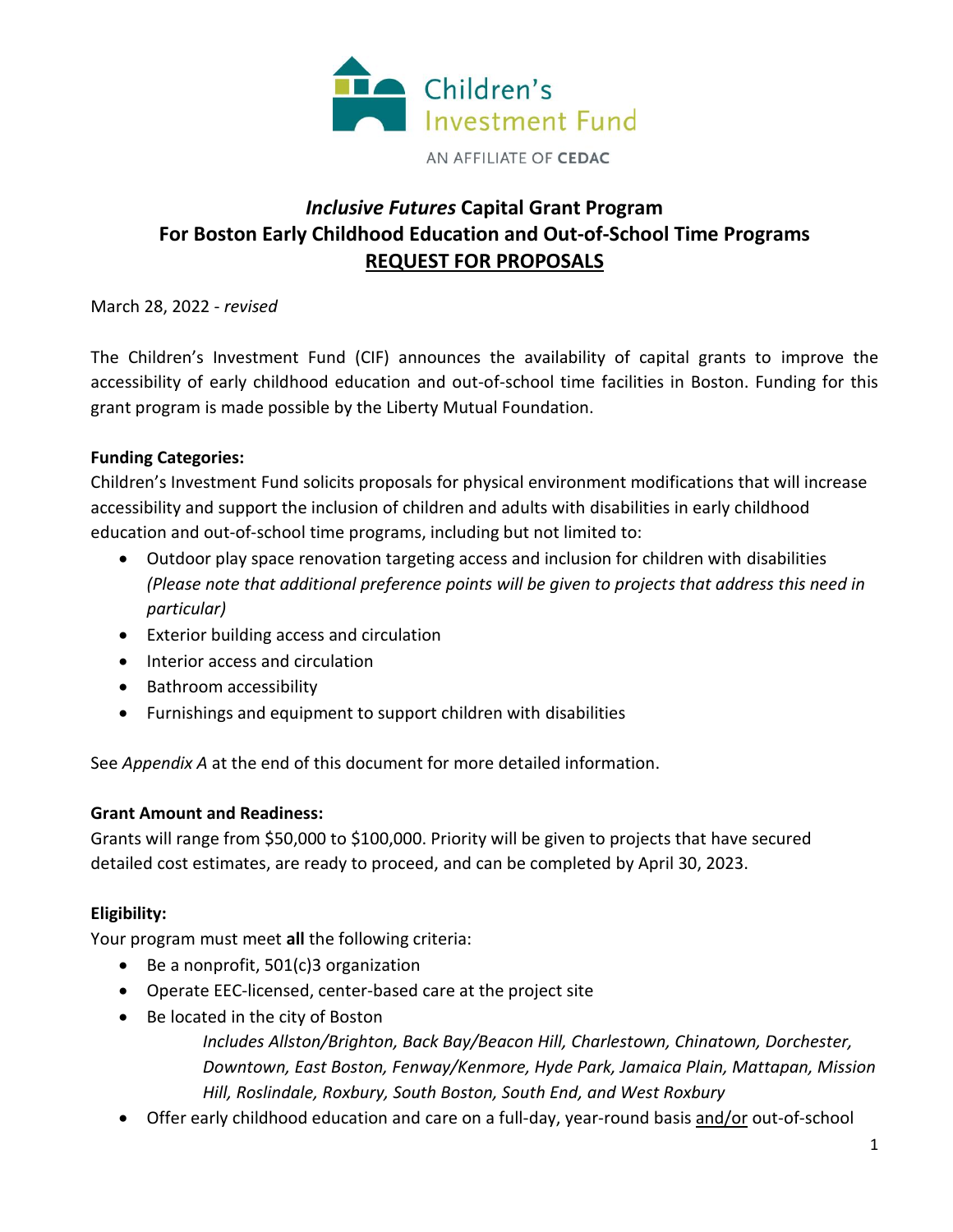

#### AN AFFILIATE OF CEDAC

time programming year-round (including summers)

- Serve a minimum of 25% low-income children at the project site, as defined as at least 25% of the enrollment comprised of children receiving Department of Early Education and Care child care subsidy or attending a Head Start slot as of April 29, 2022, or a later date
- Own the project site or demonstrate a lease term of at least five years (through at least August 2027)
- Demonstrate that your organization has the financial and organizational resources to continue to serve children and families
- Demonstrate that none of the staff members, board members, or other individuals connected to the organization would profit financially from the grant award.

Please note that family child care programs, for-profit centers, public schools, and municipal sites are **not** eligible for these funds.

Multi-site organizations may submit only one proposal, for only one of their sites.

This grant program will not fund work that has already been completed as of the date of the application, May 18, 2022. However, the grant could reimburse you for certain related consultant costs incurred since January 1, 2022, for example if you paid an architect to draft plans.

If this grant will not cover all of your total project costs, any additional funding sources must be committed and in-hand, not pending, at the time of the application.

## **Application Process:**

If your program meets the eligibility requirements, please sign up **[here](https://us02web.zoom.us/webinar/register/WN_Myr5r410SYa8I2eVs-iHwA)** for the Zoom information session being held Tuesday, April 5<sup>th,</sup> from 1PM – 2PM.

Following the information session, we will hold virtual "office hour" appointments on April 11<sup>th</sup>, April  $12<sup>th</sup>$ , and April 20<sup>th</sup> so that interested applicants can receive initial feedback on their proposal concept. More information will be shared during the April  $5<sup>th</sup>$  information session.

Grant applications are due by **4pm on May 18, 2022**. Please prepare your application using the Application Form, but note that you will enter your responses and upload required attachments online.

Competitive applicants will take part in an in-person site visit in June with the review team. We will work closely with you to ensure that COVID-19 and other safety protocols are followed.

Award announcements will be made by July 29, 2022. Grant awardees must consent to work with Children's Investment Fund to photograph the improvement project before and after the renovations.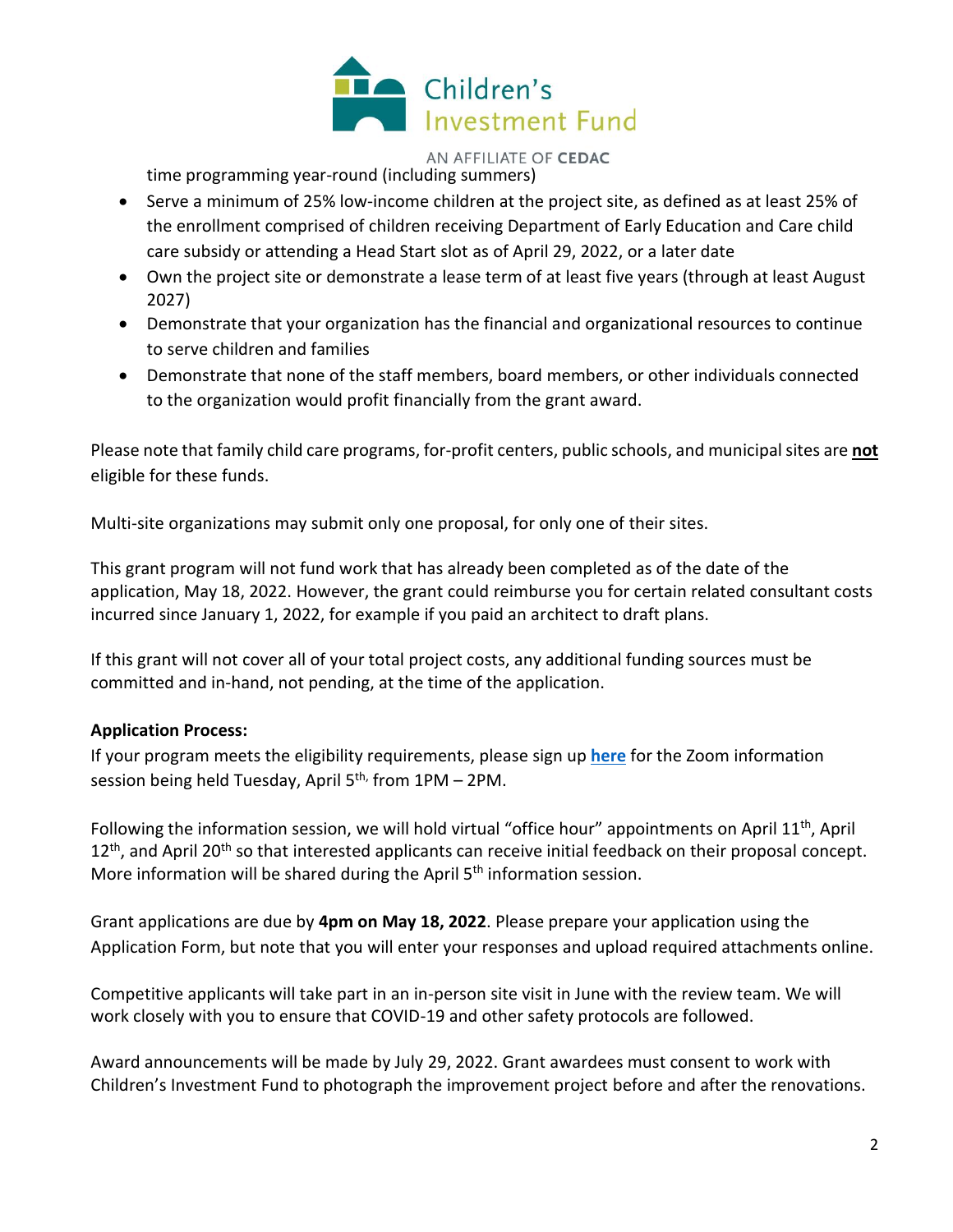

AN AFFILIATE OF CEDAC

### **Timeline:**

| April 5, 1pm-2pm | Zoom information session for interested<br>applicants |
|------------------|-------------------------------------------------------|
| April 11, 20, 26 | "Office hour" feedback sessions via zoom              |
| May 18, 4pm      | Application due date                                  |
| June             | In-person site visits for select applicants           |
| July 29, 2022    | Grant awards announced                                |

#### **Evaluation of Proposals:**

The review team will review proposals based on several factors, including:

- The positive impact of the proposed improvement on the center's accessibility
- Completeness of the application
- The applicant's ability to carry out the project in a timely manner (by April 30, 2023)
- The availability of funding

#### **Questions:**

For any questions about the application process, don't hesitate to contact Kira Wilke at [kwilke@childrensinvestmentfundma.org](mailto:kwilke@childrensinvestmentfundma.org) or 617-727-5944, ext. 140.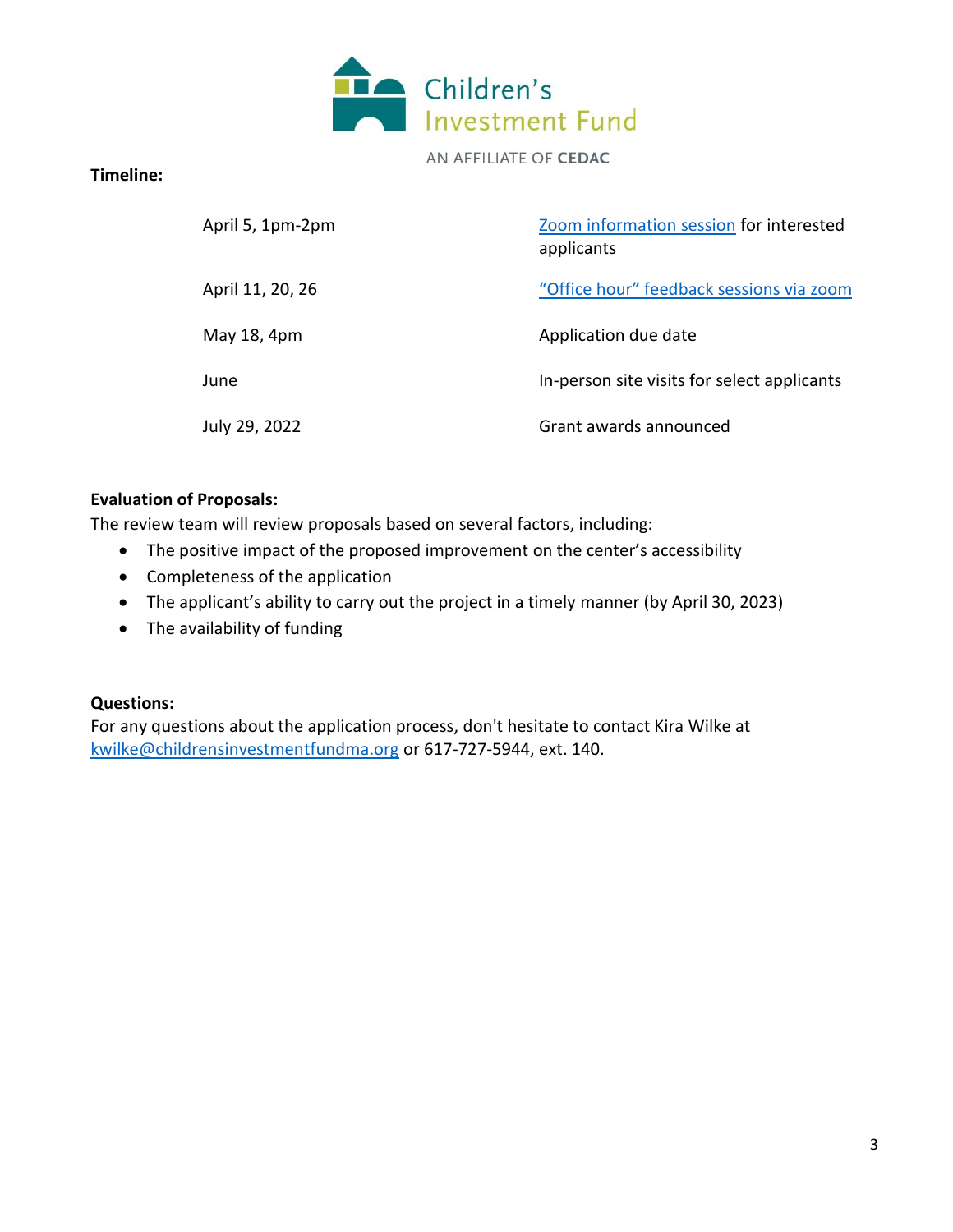

# **Appendix A – Detailed List of Funding Categories**

For informational purposes only; not to be submitted with the application

*Key overall tips:*

- ➢ *For almost all items, we will likely recommend that you consult with a design professional as soon as possible to come out and take a look at your site, ensure that the proposed solution will be compliant with codes, and draft a conceptual plan that you can submit with your application. See the list of recommended architects posted on our website.*
- ➢ *Be realistic about which modifications are feasible for you, given the grant size.*
- ➢ *Prioritize inclusive design that benefits all children, regardless of ability, and encourages a variety of activities.*

This capital grant can be used to offset expenses in each of the following areas, including, but not limited to, the specific items listed below.

**Category One:** Outdoor play space renovation targeting access and inclusion for children with disabilities

- Rubberized surfacing
- Pathways to provide access to, around, and through play spaces
- Play equipment such as
	- o Adaptive swings
	- o Sensory panels or stations
	- o Elevated water and sand tables
- Site engineering associated with play space renovation
- ➢ *Key consideration:*
	- o *If you will be disturbing soil and other existing surfacing, you will need to complete environmental testing if awarded the grant, which may add time and cost to your project.*

**Category Two:** Exterior building access and circulation

- Mobility ramps
- Entry/exit modifications
- Curb cuts to sidewalks
- Creation of accessible parking spaces
- ➢ *Key consideration:*
	- o *Exterior work may necessitate special permitting from the city, which might add time to your project timeline if you are awarded the grant.*